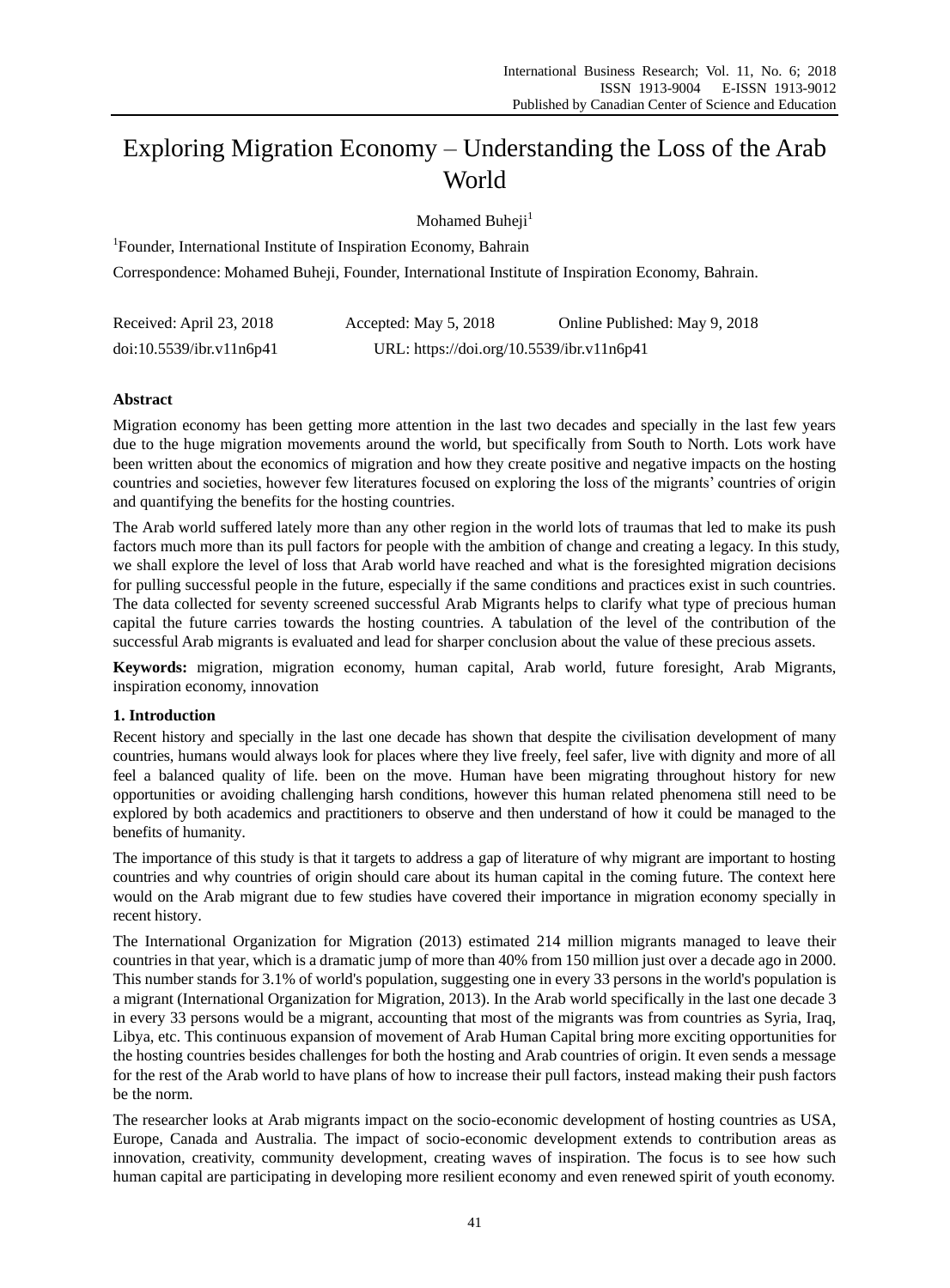Since the last two decades USA had 47% migrants increase despite strict measures. Same happened in Europe where migrant increased by 70%. This paper shows how developed countries seen migrants as benefit not a burden. The focus here on Arab Migrant. OECD (2016).

#### **2. Literature Review**

#### *2.1 Defining Successful Migration*

Migration can be defined as the movement from one permanent place or country into another. Once people manage to enter into the targeted country or enter its boarders they are considered to be [immigrants](http://www.bbc.co.uk/bitesize/ks3/geography/interdependence/population_migration/revision/6/).

The reasons people leave a place are called the [push factors.](http://www.bbc.co.uk/bitesize/ks3/geography/interdependence/population_migration/revision/6/) The reasons people are attracted to new places to live are called the [pull factors.](http://www.bbc.co.uk/bitesize/ks3/geography/interdependence/population_migration/revision/6/) When the pull factors are much stronger than the push factors people (migrants) tend to contribute more to the host country.

Push factors might be employment conditions, socio-economic or socio-political instability, or even wars. While pull factors would be more employment opportunities and aspirational besides inspiring opportunities as better education and well fare system that ensure the quality of life. With the influence of globalization, migration mark the rhythm of contemporary societies. On-going movement and mobility across boundaries and boarders would be the norm for many of today and future generations as emphasised by Kuo (2014).

#### *2.2 Understanding Mechanism of Successful Migrants*

OECD (2014) seen that public antagonism towards migration is mainly due to not being able to see the benefits of migration to the hosting countries. This paper touch upon how migration could be good for the economy of the hosting country and a loss for the countries of migrant origin.

Successful migration for any host country means that the features of socio-economic practices are transferred along with valued knowledge. The variation of migrants' profile in reality is a source of strength for the hosting country where it would create resilient based solutions, Buheji (2018a). In developing countries Germany, France, Australia, Canada and New Zealand, management of migrants plays an important role in these countries economy. Successful migration has shown over the years to have clear impacts on societies and then its economic impact (Khasru , 2018; Glover et al, 2001). Successful migrants fill important niches both in fast-growing and declining sectors of the economy. Studies even show that young migrants can enhance the educational outcomes like the natives and would help to compensate for the high retiring work force. (OECD (2016; Cabaniss and Cameron, 2017).

Once the migrants good enough access to fair jobs, they are found to contribute with ideas, skills and participate in vibrant development of their organisations and the hosting country. Therefore, Ebmer (1994) and Hunt (2010) believes that migrants economic contribution in taxes and social contributions much exceed the social benefits they get when they or their family arrive at the hosting country. Migrants also contribute to technological progress. Understanding these impacts is important and clarify the importance of keeping the flow of controlled migration for the future of the world socio-economy and in ensuring that the countries of origin take care more about its human assets.

#### *2.3 Contribution of Migrants to Societies*

OECD (2014) seen that migrant workers make important contributions to the labour market in both high- and low-skilled occupations. Over the past ten years, immigrants represented 47% of the increase in the workforce in the United States, and 70% in Europe (OECD, 2012).

To mitigate the loss of the Arab Human Capital more essential policies are needed in the areas of like education and employment that maximise the benefits of those inspiring generations. But the fundamental question of how to maximise the benefits of migration, both for host countries and the migrants themselves, needs to be addressed by many OECD countries in coming decades, especially as rapid population ageing increases demand for migrants to make up shortfalls in the workforce. (Jauer et al, 2014; Laicak, 2018).

Contribution of migrants can be seen when we see that they represent 31% of the increase in the highly educated labour force in Canada and 21% in the United States, followed by 14% in Europe. Even though most migration is not directly driven by workforce needs, immigrants continue to lead a significant role in the most dynamic sectors of the economy. (OECD, 2016).

Migrant found to play a main role in the development of education and industries that are relevant to STEM occupations (Science, Technology, Engineering and Mathematics). At the same time, immigrants represented about a quarter of entries into the most strongly declining occupations in Europe (24%) and the United States (28%). (OECD, 2016).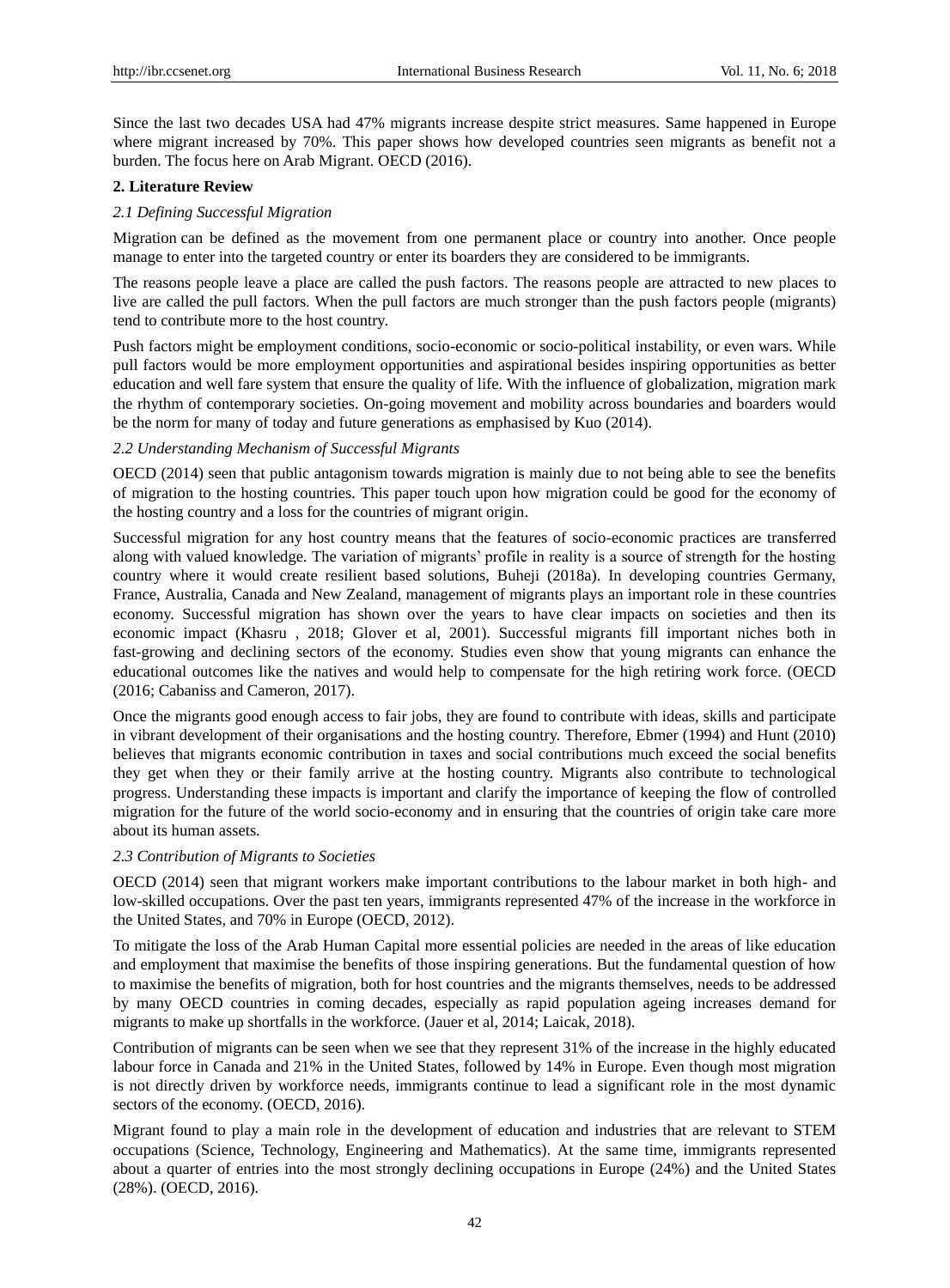In many countries as Germany, Switzerland and Luxembourg the success of migrants started to effect the % of GDP directly. In most countries, except in those with a large share of older migrants, migrants contribute to the financing of public infrastructure, even though they don't match yet the native-born (OECD, 2014).

#### *2.4 Migrants Budget Impact*

One of the most important determinant of migrants' contribution in countries with generous welfare states is employment as per OECD (2016). Migrants in Belgium, France and Sweden, have a budget impact of more than 0.5% of GDP. Such countries found to also help immigrants meet their own goals. Most immigrants, after all, do not come for social benefits, but to find work and to improve their lives and those of their families. Studies show that all the efforts to integrate migrants can be considered as investments rather than a cost. (Khasru, 2018).

Almost all countries that had managed to get the best out of its migrants, they managed to increase their innovation index and their socio-economic development. Studies of OECD shows that when migration expands the workforce, aggregate GDP can be expected to grow. However, the situation is less clear when it comes to per capita GDP growth. OECD population statistics database shows that migrant has a demographic impact on the pension system and per-capita allocation of collectively accrued revenue and expenditure items. (Glover et al, 2001; Cabaniss and Cameron, 2017).

#### *2.5 Describing Successful Migrants*

Migrants tend to be more concentrated in the younger and economically active age groups compared with natives and therefore contribute to reduce dependency ratios (Gagnon, 2014). Migrants arrive not only with skills and abilities, but with passion and ambitions to create a major life change. This stock of human capital feeds in the host country with persistence and perseverance. In countries as USA, successful killed migrants contributed to boosting innovation that came through research and technological development (Hunt, 2010).

The proportion of highly educated immigrants in OECD countries is rising sharply. The number of tertiary-educated immigrants in OECD countries showed an unprecedented increase in the past decade (up by 70%), reaching a total of almost 30 million in 2010/11. Of these, about 5 million, or 17%, arrived in the past five years. This trend is mostly driven by Asian migration – more than 2 million tertiary educated migrants originating from this region arrived in the OECD in the past five years (OECD-UNDESA, 2013).

Ebmer (1994) that the motives for migration play a major role in the development and achievement of migrants and thus lead to their influence on the economic success. Economic motivation of migrants is driven by the search for success and fear of failure.

Till today there are few empirical evidence about net migration economic growth. However, OECD (2012, 2014) did a study on the impact of migration on economic growth for OECD countries between 1986 and 2006 demonstrates how migrant have a positive impact of the human capital that helps develop the economic growth. This type of contribution if continuously empirically proven would show the importance of immigrants' success to human capital differentiation which leads to overcoming the mechanical dilution effect (i.e. the impact of population increase on capital per worker). Jean and M. Jimenez (2007).

The earlier United Nations Secretary-General Kofi Annan seen that if countries have the right policies for managing migrant all the parties could create a mutual development both of countries of origin and destination. Therefore, Anan proposed establishing a permanent forum for sharing of experiences and ideas on migration management issues. Khasru (2018).

#### *2.6 Case of Refugees as Future Successful Migrants*

Today people are moving more than ever before. There are presently around 258 million international migrants. That figure has grown rapidly since the turn of the millennium, when there were 173 million (OECD, 2015).

Many of the Arab refugees of today are highly potential future successful migrant. Some actually are already educated as doctors, lawyers, accountants and teachers in their country of origin. The refugees who plan to return home, find inspiration when comparing their country with Germany. The opportunities and the challenges associated with migration continues to evolve as long as human societies continue to develop and certain societies continue to fall far behind. Migrants from instable socio-economies entering developed hosting countries in search for a better life would have more possible alternatives of successes than those staying behind. (Cabaniss and Cameron, 2017).

From an economic perspective, the influx of migrants into Europe provides an opportunity, as the region faces the major demographic challenge of an ageing population. The EU's fertility rate is 1.5 children per woman and working age population would be shrinking if it were not for migration. The German economy is a good example,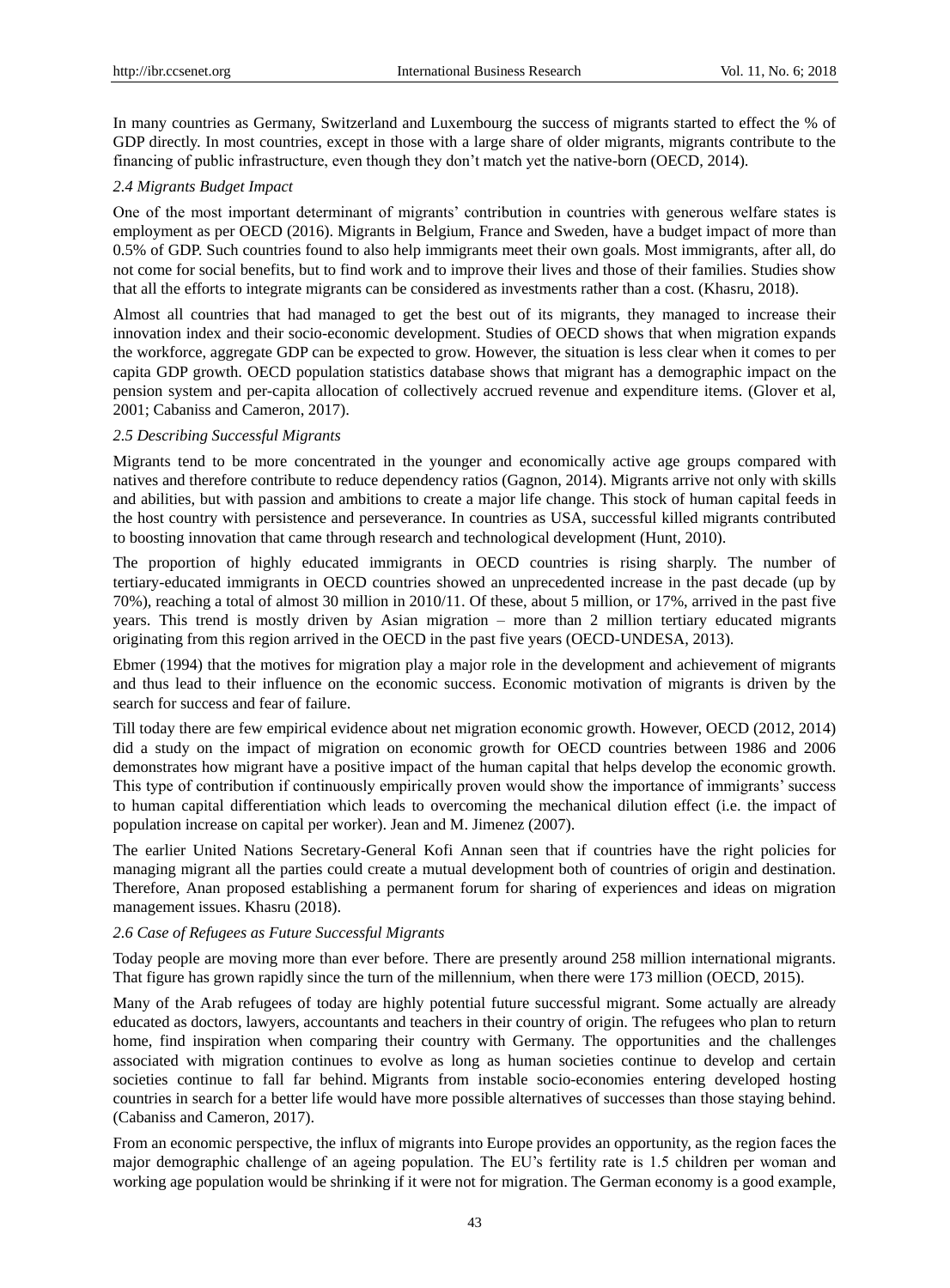as it is creating jobs faster than natives can fill them. In the UK, the period of high immigration, which started in 1997 and peaked in 2004, had a positive impact on GDP and employment.

Immigrants bring various skills and aptitudes, catalysing the locals to improve their own. While the difference in performance in the UK between immigrants and the natives is marginal, it is significantly higher in Spain, Greece, Belgium and Sweden. Jauer et al (2014).

#### *2.7 Arab Migration Success Stories*

There are many arguments about the advantages and disadvantages of migration and specially on host countries. Arab migrants filled not only human capital gaps but also created a major change in the socio-economic development in the countries they have been accepted in. Through their efforts technical, social, political and economic development in many communities were either developed or sustained.

With Arab Successful migrants host countries are enriched by cultural diversity. This study indicates that Arab migrants not only have facilitated growth in the economy; brought benefits to the different industries through the development of new air routes. Successful Arab migrants had also a positive influence on the productivity of the host countries and contributed new ideas with fresh approach to their organisations and developed greater cultural links with developing nations.

Successful Arab migration brings social and cultural pressures that need to be taken into account in planning for future services. Arab migration also has the potential for bringing peoples together culturally but friction occurs if efforts are not made to dispel the myths held by local people. Ebmer (1994).

#### *2.8 Arab Migrants, More than Brain Drain*

'Brain drain' happens when many potential successful people who create positive change in the socio-economy leave the country to another host country or community. Due the number of obstacles that the migrant may need to overcome, he/she excel than their colleagues of host countries native citizens.

Arab migrants' success goes beyond their contribution in socio-economic development, they are participating today, directly and indirectly, in reduction of inequalities and enhancing the positive effect of the diverse societies. Despite the majority of Arab migrants live and work legally, still there are some desperate migrants who are [putting their lives at risk](https://www.theguardian.com/commentisfree/2017/dec/20/aid-drowning-migrants-criminal-activists-ngo-witness-brutal-border-policing) every day to enter their targeted countries, or where still they couldn't settle effectively to start to contribute.

Zahlan (1979) examined the causes and consequences of the migration of Arab human capital who have the potential to become high-level manpower, with emphasis on the need to determine means of increasing the productivity of available human resources and developing Arab institutions. Analysis of migrants according to professional groups and country of origin is provided and was linked to causalities of not being able to control the brain drain by the Arab countries.

In another study by Zahlan (1980) seen that the total body of knowledge calculated for Arab Migrants is more than brain drain, it clearly reflects when we see the socio-economic, the technological, the knowledge development they have created. As per Zahalan there are more 50% of the reputed Medical Physicians outside the Arab world, and 23% of the successful engineers and 15% of the successful natural scientists. The numbers as per Zahlan calculation reached more than 50,000 in 1979. This number of course can be multiplied by 5 times since that last four decades carried lots of wars and instability in the Arab World which create great push factors for many high intellectual human capitals to take the decisions to migrate in countries as Iraq, Syria, Libya, Yamen and Egypt, instead of being non-effective or non-employed.

Many of these successes achieved by the migrants could have been maintained in the Arab World, if those successful Arabs were attracted by minimum facilities and pull factors. Such loss of such migrants means loss of economic development and loss of opportunities in filling gaps in fast-growing sectors the human capital of high contribution and working age. They are a type of migrants who could have paid more taxes than receive benefits. With the advances of social psychological today we are realising more today that interactional processes between push and pull factors can play even further role in the future migration and specially in instable countries as the Arab World. Cabaniss and Cameron (2017).

Today, it is more possible to encounter people who are able to trace their roots back to Arab countries in almost every nation of the "New World." That also includes approximately four million citizens of the United States, who live primarily in large metropolitan areas and in the eastern part of the country. These Arab migrants helped to leverage many opportunities in their hosting societies and helped in their prosperity and further development. Escher (2008).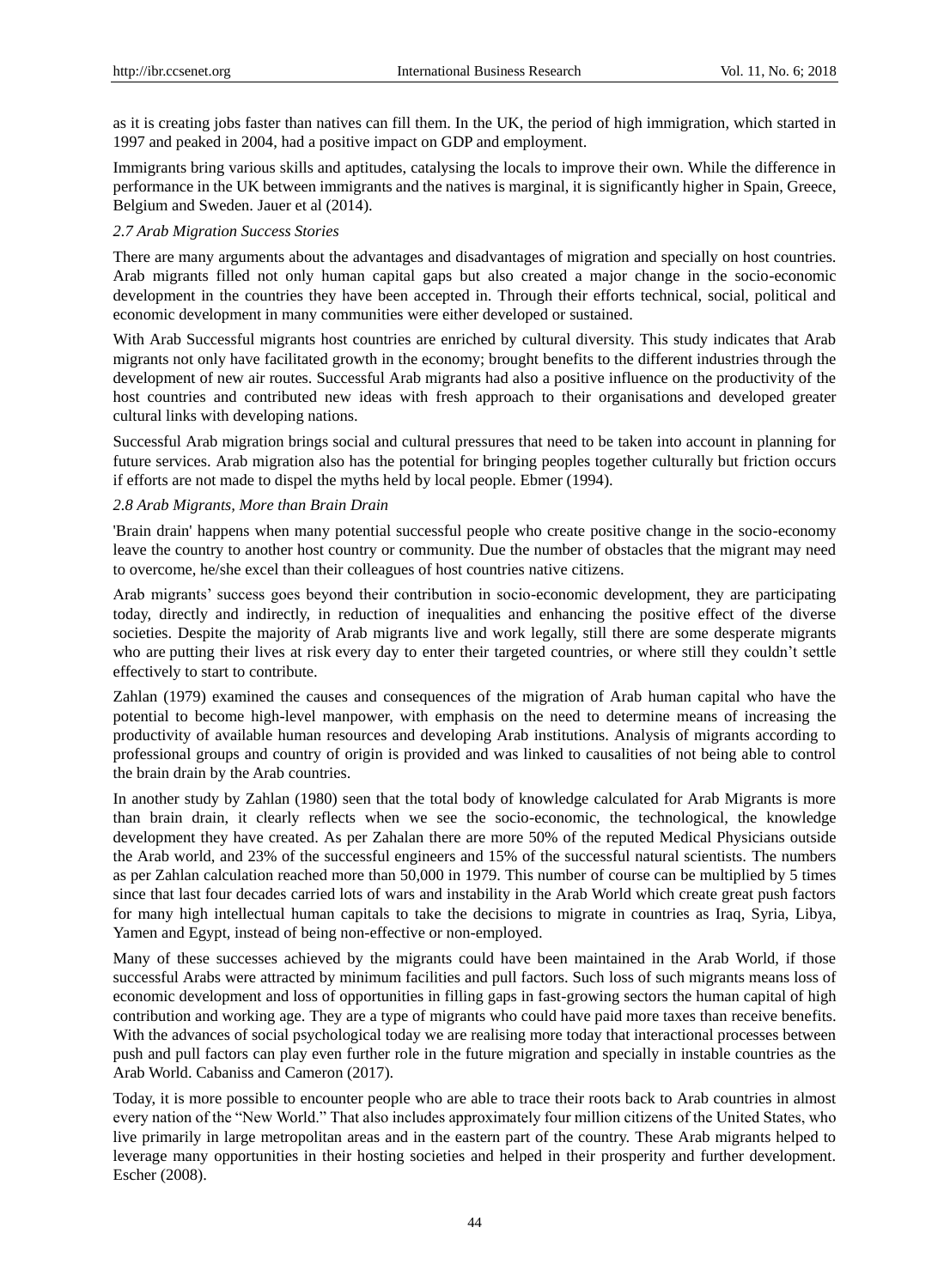#### *2.9 Understanding Human Based Economies*

The author in his previous publications in (2016), (2018a) and (2018b) shown the importance of Inspiration, Resilience and Youth Economies in replacing materialistic capital based economies in many practices and mindset.

The studies of Oleynick et al (2014) support the later work of Buheji (2016, 2018a and 2018b), where better operating capacity (comes from within and limitless). This means when we evaluate the success of any individual we can see that their differentiation in creating better return on investment, being less external resource dependent besides being able to utilise inter-disciplinary approaches would make them more capable of creating a differentiation in their socio-economies. Such people are also considered to be having unique capability for self-renewal and high learning with unique successes and high capacity to utilise failures.

#### **3. Methodology**

Seventy successful Arab migrants were studied through different documentaries that was reached from downloaded videos on YouTube of international TV channels as Al-Jazeera documentary, BBC Arabic News and CNBC Arabia. The purpose was to identify the top master criterions of those successful Arab migrants and their type of contributions in order to reflect and see how they created waves of inspiration, resilience and positive unique youth economies on the hosting countries. The objective of the study had deeper meanings as exploring how migration can create positive economy and what are the losses of the countries of origin as those of the Arab World that need to be counter-measured in the future to avoid more catastrophic loss of very precious human capital in the coming years where human mobilisation is expected to increase.

As shown in the tabulated sample used in Appendix (A) which represent 6 out of the seventy sampled successful Arab Migrant; all the seventy screened successful Arabs migrants were evaluated the presence of practices that lead to Inspiration Economy, Resilience Economy and Youth Economy. The criterions for these human intrinsic driven economies were intentional chosen to show the precious assets that both the hosting country got and the country of origin lost. These criterions were summarised from the research earlier work of Buheji (2016, 2018a, 2018b).

A summary of the bibliography of the success Arab Migrants as their countries of origin, speciality, position, current country of residence, i.e. the hosting country were collected. Then each of the seventy screened migrants were checked for the availability of the Inspiration Economy Criteria's, as per Appendix (A).

#### **4. Results**

83% of those screened mentioned that they developed over the years the capacity to observe and capture hidden opportunities utilising intrinsic powers which contributed to their hosting community socio-economic developments, directly or indirectly. 65% of the migrants claim that they managed to utilise failures and challenges through selective mindset that benefited their success outcomes. Even though the awareness or the intention of targeting to influence without power or with minimal resources could not be traced in most of the screened migrants, 9 out of the seventy Arab migrants shown that they had this intention at some time in their success journey. 40% of the migrants mentioned that solving different problems specially during education time created for them more opportunities for a differentiated change and outcome. 87% of the migrants shown adequate and even strong entrepreneurial spirits that they tried to spread in the society.

The Arab migrants were screened also for their role in creating Resilience Economy in the hosting countries. Since most of the screened are very humble in presenting their contribution to the community, only 45% given hints and evidence that they participated in pushing and/or optimising the benefits of unity and coexistence in their hosting communities. Few also (20%) shown how they participated in mitigating socio-economic risks and minimising negative impacts in their hosting countries. However, 65% of these Arab migrants shown that their success extended to optimising the opportunities that recessions and instabilities brought to them since they arrived to the hosting country through utilising all resilience economy enablers and overcoming different barriers. About 90% shown that these migrant are unique human assets in management of transformation and adaptation of change to the benefit of humanity and sustainability.

When Youth Economy parameters that represented in both spirit and energy of youth that bring renewed change to any community were projected on the successful Arab migrants, lots of amazing results found. 90% of those screened shown they contributed heavily in optimising youth energy and productivity of their community and organisations. Almost also 87% used their youth assets wisely. More than 60% integrated with their generation trends to optimise their socio-economic benefits, using the spirit and energy of youth. None have shown clear understanding of south economy and how it might have an effect on their socio-economic life strategies.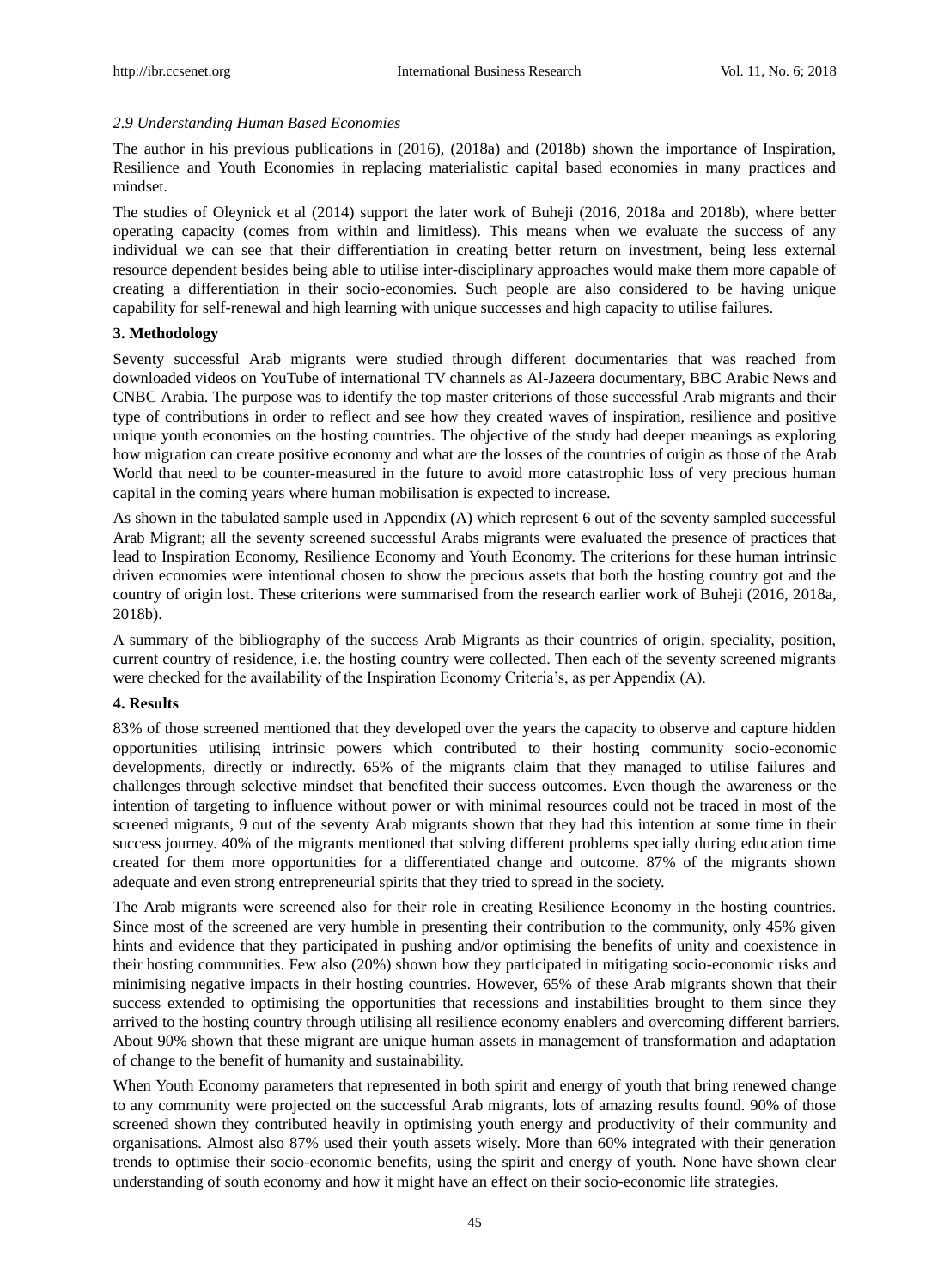Through reviewing the videos of the successful Arab migrants we can claim that they have a type of success that came through their unique ability for self-renewal and innovation. These keywords could be seen in 60% of those screened. Only 30% shown to carry social entrepreneurship spirit and 43% shown to have the ability to attract funds from self-capacity.

Many of the successes of these Arab migrants come from their unique world class contribution that made them compete for Nobel Prizes, or similar awards or have the ability to attract funds, or get many patents or innovations. Some managed to develop new products that helped to develop humanity. About 25% of those screen shown a multi-disciplined approach for dealing with their life achievements.

#### **5. Discussion & Conclusion**

This paper targets to clarify the economies of migration through the experience of successful Arab migrants. This clarification should help countries of host to appreciate this precious human capital contribution to the countries of host and the loss of the countries of origin, especially if this is repeated in large-scale migration in the future.

Almost all the seventy screened successful Arab migrants shown unique strength in generating human based economies with great detail shown in the example Appendix (A). Literature review and results also show how much the Arab World could loss more of its intellectuals in the coming generations through migration, if such human based factors couldn't find a proper pull factors in countries of origin.

The results show that the success of such Arab migrants might encourage more youth to migrate to such developing host countries, unless many pull factors are activated in the countries of origin. The success of the Arab migrant show also that many coming ambitious youth could enrich their hosting cultures and communities with new skills and ideas, if these contributions are not well incubated in their countries of origin.

With the increasing volume of changing youth demographics, gap in advancement of technologies, un address needs in labour markets and continued challenges posed by wars and shortages of human rights environment many Arab countries could continue to be a potential source for future successful migrants. It is really a warning bill for all the Arab countries, to avoid huge loss to come.

#### **References**

Buheji, M. (2016). Handbook of Inspiration Economy. Bookboon. ISBN: 978-87-403-1318-5.

- Buheji, M. (2018a). Understanding the Power of Resilience Economy: An Inter-Disciplinary Perspective to Change the World Attitude to Socio-Economic Crisis, AuthorHouse, UK.
- Buheji, M. (2018b). Handbook of Youth Economy, AuthorHouse, UK.
- Cabaniss, E., & Cameron, A. (2017). Toward a Social Psychological Understanding of Migration and Assimilation, Journal of Humanity and Society, Sage Publications.
- Ebmer, W. (1994). Motivation for Migration and Economic Success. *Journal of Economic Psychology Jun, 15*(2), 269-284. https://doi.org/10.1016/0167-4870(94)90004-3
- Escher, A. (2008). The Arab American Way: The Success Story of an American Family from a Syrian Village in Global Diaspora. *American Studies Journal, 52.*

[http://www.asjournal.org/52-2008/the-success-story-of-an-american-family/,](http://www.asjournal.org/52-2008/the-success-story-of-an-american-family/) Accessed: 2/2/2018

- Glover, S., Gott, C., Loizillon, A., Portes, J., Price, R., Spencer, S., Srinivasan, V., & Willis, C. (2001). Migration: an economic and social analysis, Communications and Development Unit, Research, Development and Statistics Directorate, RDS Occasional Paper No 67, Crown Publications, [https://mpra.ub.uni-muenchen.de/75900/1/MPRA\\_paper\\_75900.pdf,](https://mpra.ub.uni-muenchen.de/75900/1/MPRA_paper_75900.pdf) Accessed: 20/3/2018. https://doi.org/10.11621/pir.2015.0106
- Gurieva, S., Kostromina, S., Tcvetkova, S. I., Konfisakhor, A., & Anisimova, T. (2015). Migration as an indicator of people's social and psychological stability (as exemplified in the Pskov Region). *Psychology in Russia: State of the Art, 8*(1). [http://journals.sagepub.com/doi/abs/10.1177/0160597617716963,](http://journals.sagepub.com/doi/abs/10.1177/0160597617716963) Accessed: 20/3/2018.
- Hunt, J. (2010). Skilled Immigrants Contribution to Innovation and Entrepreneurship in the US, Open for Business: Migrant Entrepreneurship in OECD Countries, OECD Publishing, Paris, https://doi.org/10.1787/9789264095830-en
- International Organization for Migrants. 2013 Facts and figures. Retrieved August 8, [http://www.iom.sk/en/about-migration/facts-figures.](http://www.iom.sk/en/about-migration/facts-figures), Accessed: 2/2/2018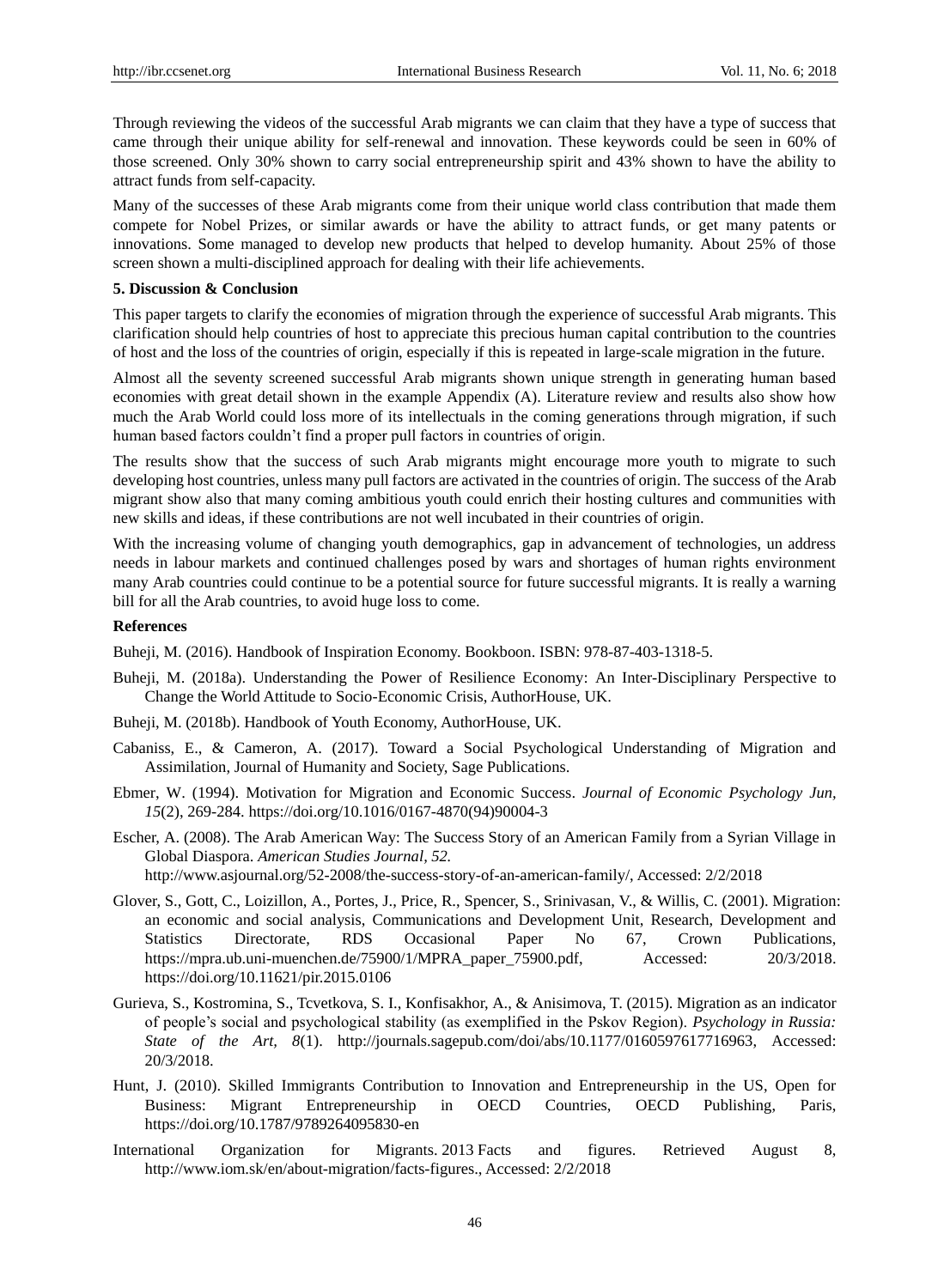- Jauer, J., T. Liebig, P. Martin, & P. Puhani (2014). Migration as an Adjustment Mechanism in the Crisis? A Comparison of Europe and the United States, OECD Social, Employment and Migration Working Papers, No. 155, OECD Publishing, Paris,
- Jean, S., & Jimenez, M. (2007). The Unemployment Impact of Immigration in OECD Countries, OECD Economics Department Working Papers, No. 563, OECD Publishing, Paris.
- Khasru, S. (2018). Migration benefits all of us. These stories show how, World Economic Forum, <https://www.weforum.org/agenda/2018/02/here-s-how-migration-can-benefit-us-all/> , Accessed: 20/3/2018.
- Kuo, B. (2014). Coping, acculturation, and psychological adaptation among migrants: a theoretical and empirical review and synthesis of the literature. *[Health Psychol Behav Med.,](https://www.ncbi.nlm.nih.gov/pmc/articles/PMC4346023/) Jan 1; 2*(1), 16-33.
- Laicak, M. (2018). Why we need a global understanding of migration, World Economic Forum, [https://www.weforum.org/agenda/2018/01/global-migration-can-be-a-success,](https://www.weforum.org/agenda/2018/01/global-migration-can-be-a-success) Accessed: 20/3/2018.
- Liebig, T., & J. Mo (2013). The Fiscal Impact of Immigration in OECD Countries, International Migration Outlook 2013, OECD Publishing, Paris, OECD (2012) Renewing the Skills of Ageing Workforces: The Role of Migration, International Migration Outlook 2012, OECD Publishing, Paris.
- OECD (2014). Is migration good for the economy? Migration Policy Debates, <http://www.oecd.org/els/mig/OECD%20Migration%20Policy%20Debates%20Numero%202.pdf> , Accessed: 20/3/2018.
- OECD (2016). Hiring refugees What are the opportunities and challenges for employers? Migration Policy Debates, May, [http://www.oecd.org/els/mig/migration-policy-debates-10.pdf,](http://www.oecd.org/els/mig/migration-policy-debates-10.pdf) Accessed: 20/3/2018.
- OECD-UNDESA (2013). World Migration in Figures, OECD/United Nations Department of Economics and Social Affairs, [www.oecd.org/els/mig/World-Migrationin-Figures.pdf,](http://www.oecd.org/els/mig/World-Migrationin-Figures.pdf) Accessed: 20/3/2018.
- Oleynick, V. C., Thrash, T. M., LeFew, M. C., Moldovan, E. G., & Kieffaber, P. D. (2014). The scientific study of inspiration in the creative process: challenges and opportunities. *Frontiers in Human Neuroscience, 8,*  436. https://doi.org/10.3389/fnhum.2014.00436
- Ugland, T. (2018). Scandinavian countries are copying Canada's approach to immigration, World Economic Forum.

<https://www.weforum.org/agenda/2018/02/how-canada-is-inspiring-scandinavian-countries-on-immigration>

- Zahlanm, A. (1979). The Arab brain drain, Population Bulletin of the United Nations Economic Commission for Western Asia, (16), 19-38.
- Zahlan, A. (1980). The Problematique of the Arab Brain Drain. *Arab Studies Quarterly, 2*(4), 318-331.
- Zimmermann, D. (2015). The Making of Migrant Entrepreneurs, Social Dynamics of Migrant Self-Employment with a Case Study of Peruvian Entrepreneurs in Switzerland, Brown-Walker Press.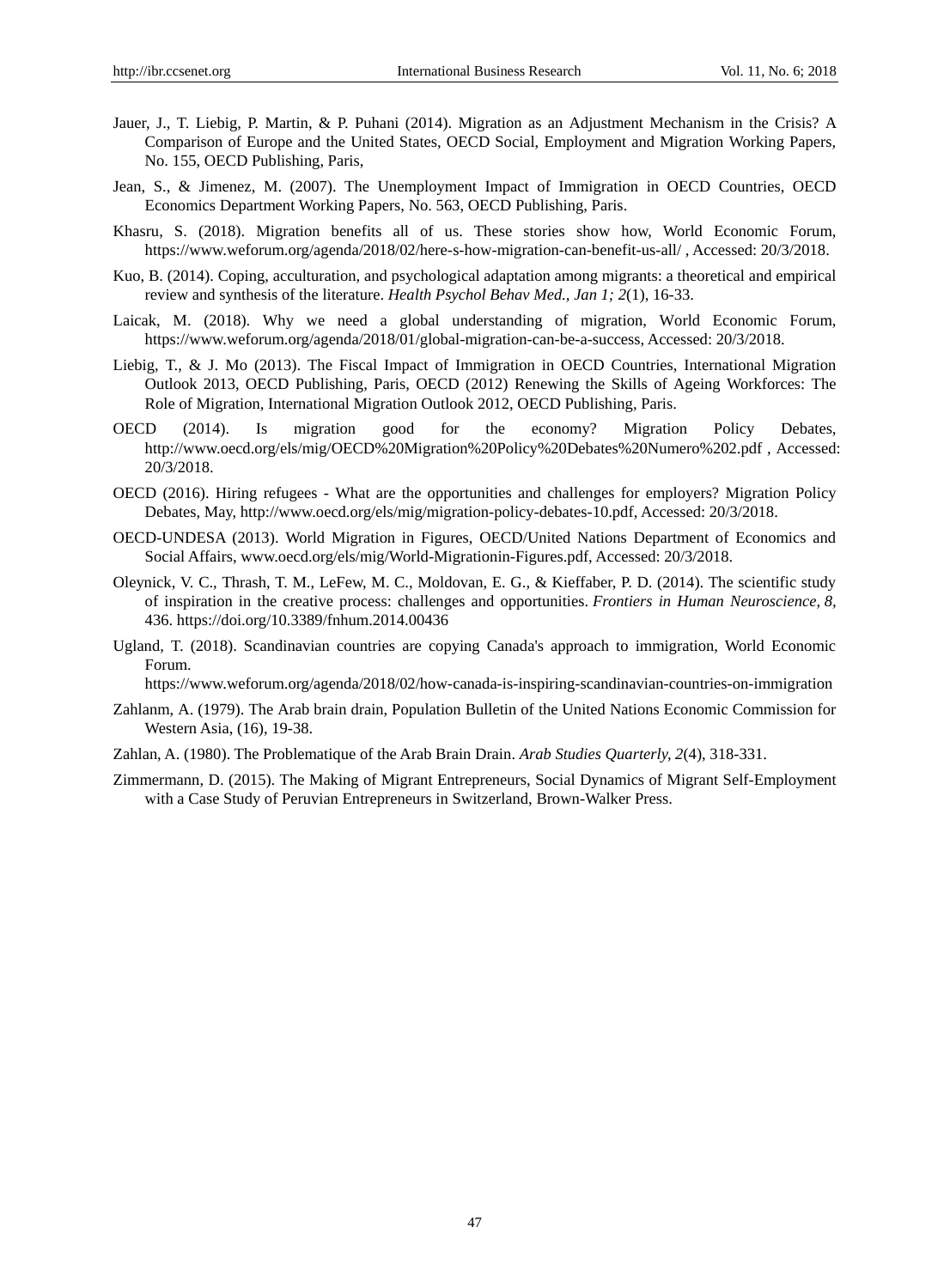## **Appendix (A)**

## Table of New Economy Criteria's

"Inspiration Economy"

|                                                                                                                                                      | Prof. Majdi<br><b>Bayomi</b>                                                                                     | Prof.<br>Mohd.<br>Erhoma                                       | Prof.<br><b>Nourdeen</b><br>Meleksha                                          | Prof.<br><b>Tariq</b><br>Gazawi                                           | Prof.<br>Shukkri<br><b>AlSherif</b>                                          | Prof.<br><b>Muhideen</b><br><b>Muateeq</b> |
|------------------------------------------------------------------------------------------------------------------------------------------------------|------------------------------------------------------------------------------------------------------------------|----------------------------------------------------------------|-------------------------------------------------------------------------------|---------------------------------------------------------------------------|------------------------------------------------------------------------------|--------------------------------------------|
| Bibliography<br>Country<br>of<br>Origin/<br>Speciality/Position/Current<br>Country of Residence (Migration)                                          | Egypt<br>Electrical<br>Engineering<br>Professor &<br>Dean<br>$\overline{\phantom{0}}$<br>Louisiana<br>Univ - USA | Libya<br>Clinical<br>Pharmacology<br>Professor-South<br>Africa | Algeria<br>Physics<br>Professor<br>-Kennedy<br>Science<br>Academy<br>Dean-USA | Egypt<br>Super-Computer<br>Professor<br>-George<br>Washington<br>Univ-USA | Tunisia<br>Professor in<br>Mechanical<br>Engineering<br>(Fabrics)<br>Germany | Libya Cardiac<br>Surgeon<br>Cincinnati-USA |
| "Inspiration Economy"                                                                                                                                |                                                                                                                  |                                                                |                                                                               |                                                                           |                                                                              |                                            |
| Criteria                                                                                                                                             |                                                                                                                  |                                                                |                                                                               |                                                                           |                                                                              |                                            |
| hidden<br>Observe<br>and<br>capture<br>intrinsic<br>opportunities<br>utilising<br>powers<br>socio-economic<br>to<br>developments.                    | $\sqrt{}$                                                                                                        | $\sqrt{}$                                                      | V                                                                             | $\sqrt{}$                                                                 | $\sqrt{}$                                                                    | $\sqrt{}$                                  |
| Utilising failures, challenges with<br>selective mindset that benefit better<br>outcomes.                                                            | $\sqrt{}$                                                                                                        | $\sqrt{}$                                                      |                                                                               | $\sqrt{}$                                                                 | $\sqrt{}$                                                                    | $\sqrt{}$                                  |
| Utilising influencing without power<br>with minimal resources to create<br>socio-economic legacy or models.                                          | $\sqrt{}$                                                                                                        | $\sqrt{}$                                                      | $\sqrt{}$                                                                     |                                                                           |                                                                              | $\sqrt{}$                                  |
| Using advanced problems solving<br>techniques<br>to<br>create<br>more<br>opportunities<br>and<br>differentiated<br>change.                           | $\sqrt{}$                                                                                                        |                                                                | $\sqrt{ }$                                                                    | $\sqrt{}$                                                                 |                                                                              | $\sqrt{}$                                  |
| inspiration<br>Ability<br>to<br>create<br>currencies that leads to more<br>entrepreneurial spirits within the<br>society.<br>"Resilience Economy"    | $\sqrt{}$                                                                                                        | $\sqrt{}$                                                      | $\sqrt{}$                                                                     | $\sqrt{}$                                                                 | $\sqrt{}$                                                                    |                                            |
| Criteria                                                                                                                                             | Prof.<br>Bayomi                                                                                                  | Prof. Mohd.<br>Majdi<br>Erhoma                                 | Prof.<br><b>Nourdeen</b><br>Meleksha                                          | Prof. Tariq<br>Gazawi                                                     | Prof. Shukkri<br><b>AlSherif</b>                                             | Prof.<br><b>Muhideen</b><br><b>Muateeq</b> |
| Pushing<br>and<br>optimising<br>the<br>Benefits of Unity and Coexistence<br>towards more prosperity                                                  | $\sqrt{}$                                                                                                        |                                                                | $\sqrt{}$                                                                     |                                                                           | $\sqrt{}$                                                                    |                                            |
| Mitigating socio-economic risks<br>instabilities<br>minimise<br>and<br>to<br>negative<br>impacts<br>to<br>recover<br>quickly from incidents affects. |                                                                                                                  | V                                                              |                                                                               |                                                                           |                                                                              |                                            |
| Management and Optimisations of<br>the opportunities that Recessions<br>and Instabilities bring.                                                     |                                                                                                                  |                                                                |                                                                               |                                                                           |                                                                              |                                            |
| Utilising all resilience economy<br>enablers and overcome all its<br>barriers.                                                                       |                                                                                                                  |                                                                | $\sqrt{}$                                                                     | √                                                                         | $\sqrt{ }$                                                                   |                                            |
| Consistent Engineering,                                                                                                                              | $\sqrt{}$                                                                                                        | $\sqrt{}$                                                      |                                                                               | $\sqrt{}$                                                                 |                                                                              |                                            |

Planning, Nurturing transformation and adaptation of change to the benefit of humanity and sustainability.